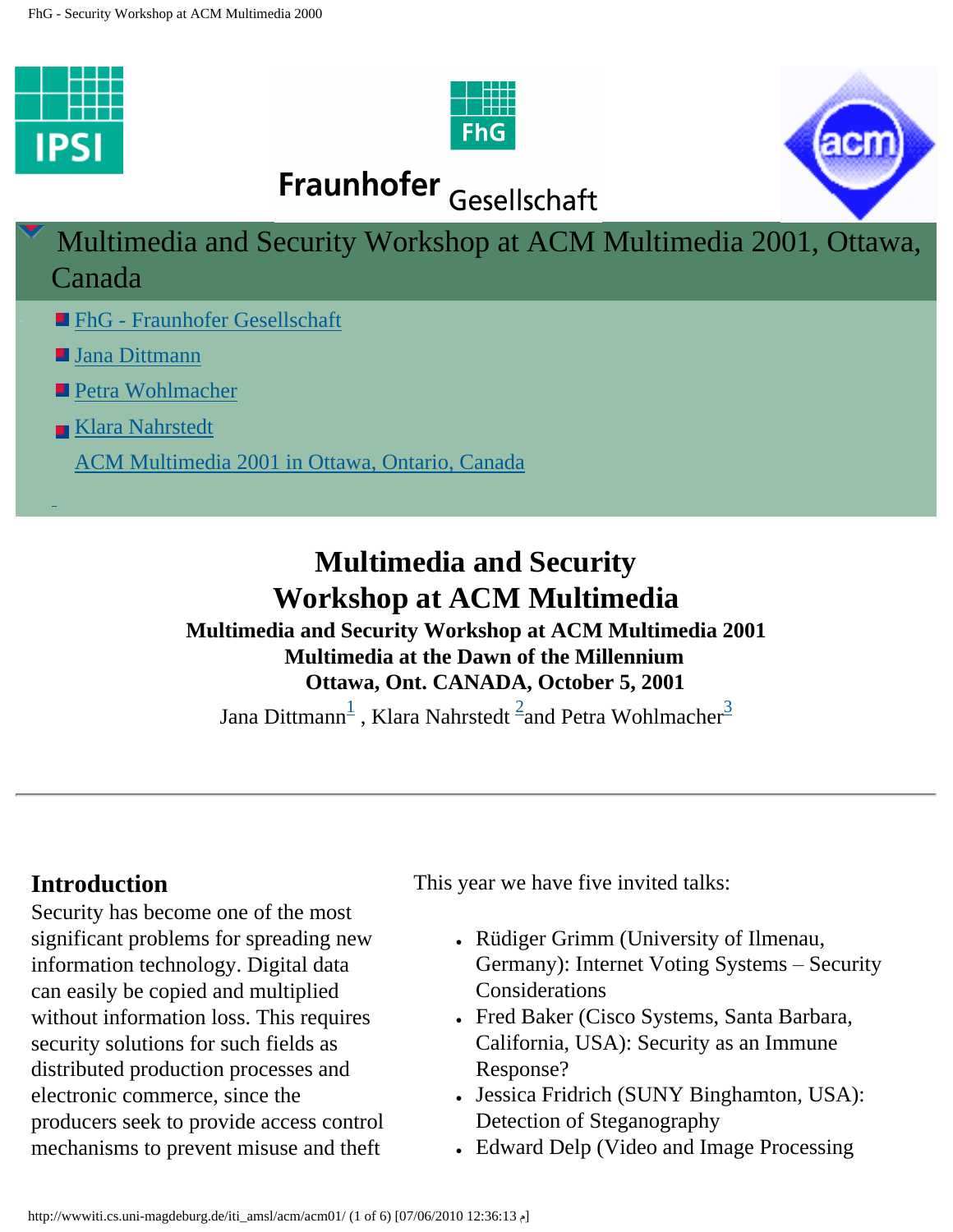FhG - Security Workshop at ACM Multimedia 2000

of material.

The workshop analyses specific security problems of multimedia systems and multimedia material in the digital environment. Based on our discussion in the workshop at the ACM MM'98 in Bristol, at the ACM MM'99 in Orlando and at ACM MM'00 in Los Angeles we want to continue with the state of the art evaluation and discuss future needs for the design of MM Security and legal aspects. We understand that the interest and importance of security was reflected in the great number of participants from all over the world in last three workshops.

# **Objectives**

Based on these excellent experiences the objective of the workshop is to see the advantages in the field of multimedia and security. Especially new challenges of ID-card watermarking, audio watermarking and multimedia watermarking will be discussed. We want to classify their applications and fundamental parameter. In the field of copyright protection we want to discuss robustness, security, attacks and the usage of public key solutions. Beside the copyright protection we want to introduce to new fragile watermarking systems to ensure manipulation recognition. Here we want to distinguish between contentpreserving and content-manipulating changes.

Another topic will be cryptographic protocols like multiple key techniques for customer specific protection. Beside technical approaches legal requirements, the identification of

Laboratory (VIPER) School of Electrical and Computer Engineering Purdue University West Lafayette, Indiana USA): Fragile Image **Watermarks** 

• Jörg Schwenk (T-Nova, Deutsche Telekom, Germany): From Pay TV to Pay Streaming -- Similarities and Differences

and a call for papers to include other reviewed papers for a day-long workshop to related topics such as but not limited to

- copyright protection
- robust and fragile watermarking techniques
- watermarking attacks
- visual models
- quality evaluations and benchmarks
- conditional access
- content-based digital signatures
- $\cdot$  legal aspects
- watermarking protocols
- security in JPEG2000, MPEG-4, MPEG-7 or MPEG21
- biometrics and multimedia secuirty
- video and audio crypting
- watermarking applications

How to submit? Please see [above.](#page-0-0) The papers (**page limit is 4 pages**) will be published by ACM in an extra workshop proceeding. We plan to publish a longer version (up to 12 pages) in a GMD publication. The workshop fee will be \$100 for ACM members and \$120 for non-members.

[More about the ACM Multimedia 2001](http://www.acm.org/sigmm/MM2001/)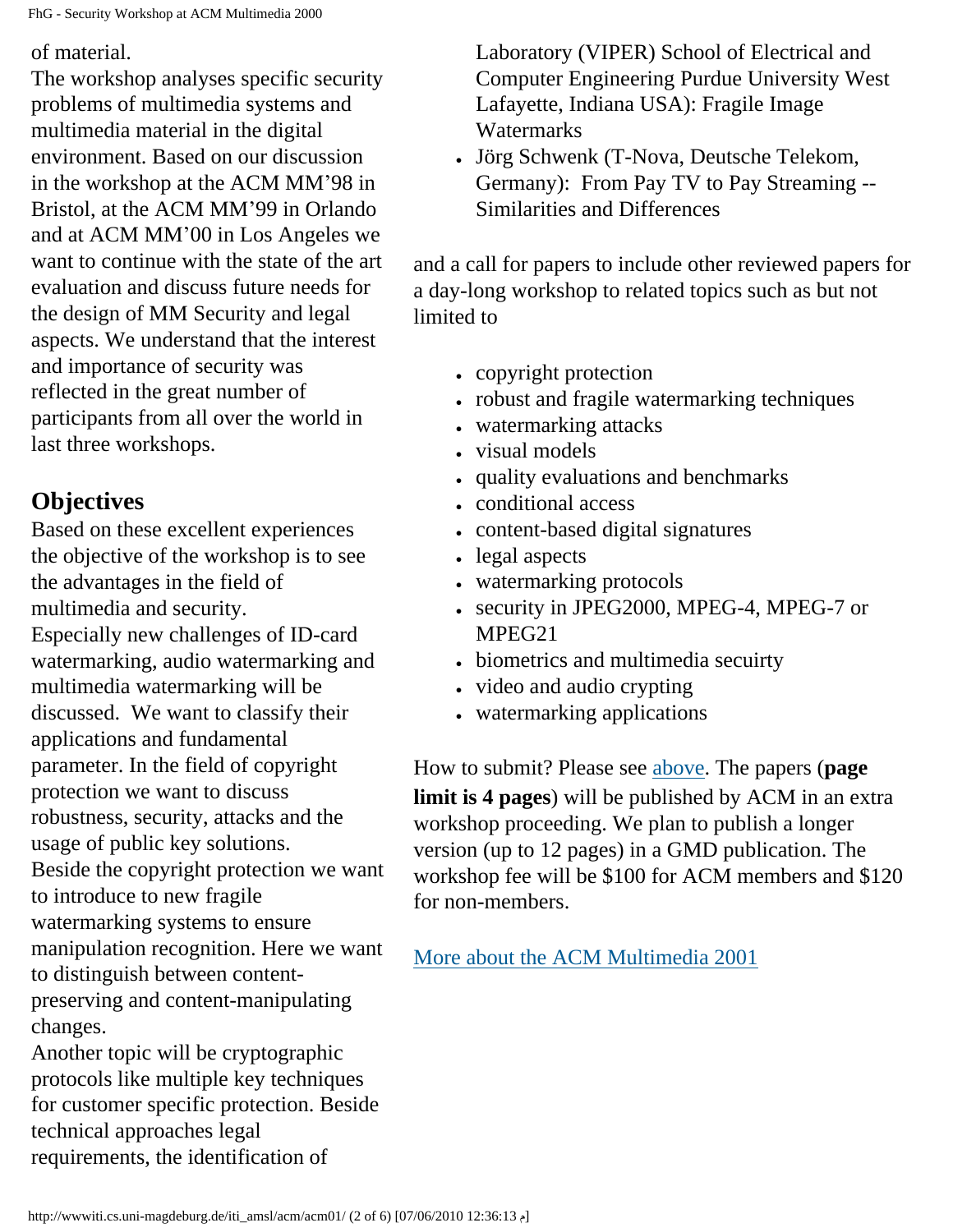FhG - Security Workshop at ACM Multimedia 2000

design and acceptance problems for security solutions are addressed.

#### **Contents**

In the workshop, we want also face the topic, of the use of digital signatures for authentication. Existing multimedia security mechanisms use steganography approaches and are mostly not realized by cryptographic solutions applying security. Thus the discussion is extend to the use of cryptographic mechanisms.

The intention of the workshop is to bring together experienced researchers, developers, and practitioners from academia and industry for a state of the art evaluation and discussions of topics and problems for multimedia security environments for our new century. The workshop reflects the strength and weaknesses of what the multimedia community has to offer to meet the needs of secure multimedia environments. Participants get an excellent overview about what the community has to offer, where are the improvements, the progress and the problems.

### **Programm Commitee**

Andreas Lang, IPSI, Fraunhofer, Germany Martin Steinebach, IPSI, Fraunhofer, Germany Sviatoslav Voloshynovskiy, CUI - University of Geneva, Switzerland Rüdiger Weiss, convergence cryptolabs Amsterdam, Netherlands

#### <span id="page-2-0"></span>[next column](#page-2-0)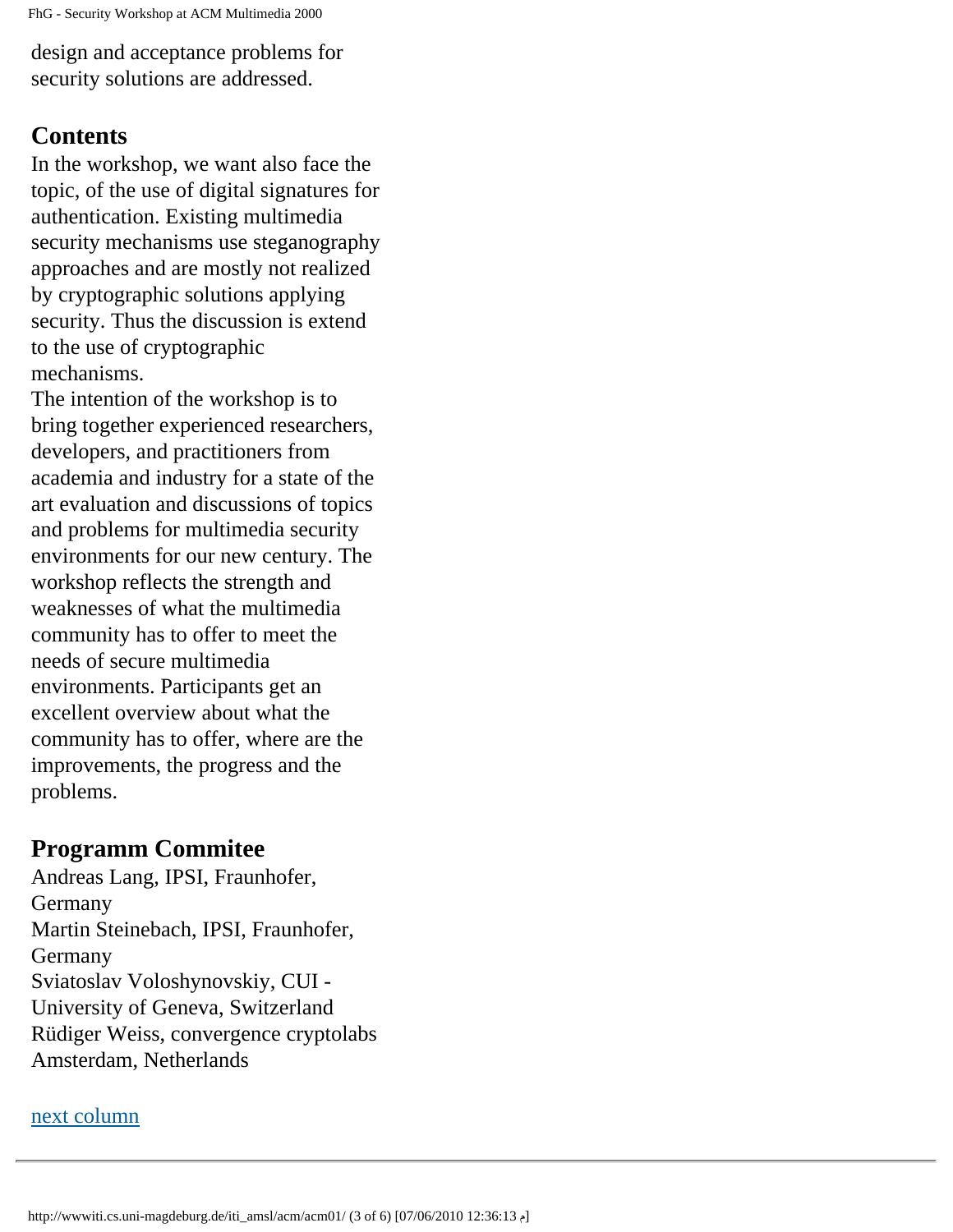# **Session outline**

# **5 th Oct**

- 1.) 8:00am Welcome and Introduction to the Workshop, Jana Dittmann; GMD IPSI, Germany
- 2.) To have more discussion in the workshop, the presenters are asked to give a short 15 minute overview of their work and the problem and/or soltions, after each talk are 5 minutes questiones and discussions

Session 1: Digital Watermarking approaches I Chair: Klara Nahrstedt

- 8:15am On Multiple Watermarking, Nicholas Paul Sheppard, Reihaneh Safavi-Naini, Philip Ogunbona
- 8:35am A Compressed-Domain Watermarking Algorithm for MPEG Layer 3, Aspects of Security Infrastructures: Digital Certificates, D. K. Koukopoulos, Y.C. Stamatiou
- 8:55am Public Watermark Detection—A Framework and The Optimal Detector, Trista Pei-chun Chen, Tsuhan Chen

Session 2: Digital Watermarking approaches II Chair: Jana Dittmann

- 9:15am Watermarking Security Enhancement Using Filter Parametrization in Feature Domain, M. A. Suhail and M. M. Dawoud
- 9:35am Watermarking Techniques Using the Drawing Exchange Format (DXF) File, Kab Il Kim, Hwan Soo Kang
- 9:55am 10:10am Break
	- 10:10am A NEW TECHNIQUE FOR AUTHENTICATION OF IMAGE/VIDEO FOR MULTIMEDIA APPLICATIONS, Chih-Hsuan Tzeng and Wen-Hsiang Tsai

10:30am Future Directions, Fred Baker (invited)

Session 3: Steganographical approaches Chair: Petra Wohlmacher

- 10:50am Reliable detection of LSB steganography in color and grey scale images, Jessica Fridrich, Miroslav Goljan, Rui Du (invited)

- 11:10am Towards robust hidden watermarking using multiple quasi-circles, Veena Sridhar Xiaobo Li Mario A. Nascimento
- 11:30am Steganographic capacity of images, based on image equivalence classes, Klaus Hansen, Christian Hammer, Jens D. Andersen, Lars R. Randleff

11:50am – 1:30pm Lunch Break

Session 4: Applications I Chair: Rüdiger Grimm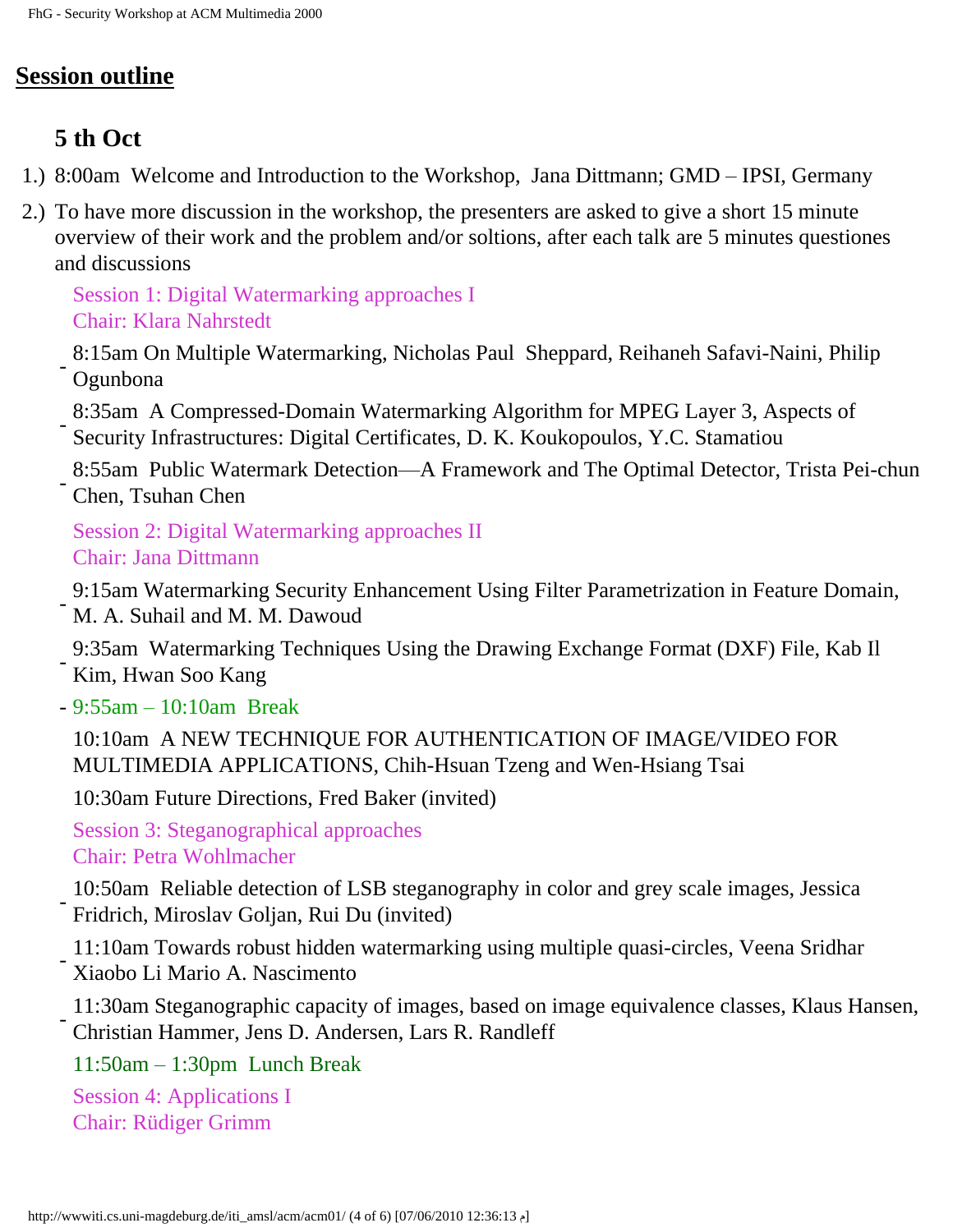- 1:30pm From Pay TV to Pay Streaming -- Similarities and Differences, Joerg Schwenk, Tobias Martin, Erik Neumann (invited)

- 1:50pm PlataJanus: An audio annotation watermarking framework, Martin Steinebach, Jana Dittmann, Claus Vielhauer

- 2:10pm A Secure Fingerprint-Based User Authentication for Lotus Notes, Nalini K. Ratha, Jonathan H. Connell and Ruud M. Bolle

- 2:30pm A flexible Content and Context-based Access Control Model for Multimedia Medical Image Database Systems, Sofia Tzelepi and George Pangalos

2:50pm – 3:30pm Break Session 5: Applications II

Chair: Jörg Schwenk

- 3:30pm Security Requirements for Internet Voting, Rüdiger Grimm (invited)
- 3:50 pm Securing the First Steps Into a New Exciting Multimedia World, Matthias Hollick
- 4:10 pm Tamper Resistant Software: Extending Trust into a Hostile Environment, J.R. NICKERSON, S.T. CHOW, AND H.J. JOHNSON
- 4:30 pm Summary and closing, Jana Dittmann, Petra Wohlmacher, Klara Nahrstedt

5:00pm End of the Workshop

<span id="page-4-0"></span> $\cdot$  1 GMD - German National Research Center for Information Technology Integrated Publication and Information System Institute (IPSI) Dolivostraße 15, D-64293 Darmstadt, Germany +49-6151-869-845 [jana.dittmann@ipsi.fhg.de](mailto:dittmann@ipsi.fhg.de? subject =)

<span id="page-4-1"></span>2 MONET Group (Multimedia Operating and NETworking System Group) Department of Computer Science University of Illinois at Urbana-Champaign 1304 West Springfield Avenue Urbana, IL 61801, USA +1-217-244-6624 [klara@nahrstedt.cs.uiuc.edu](mailto: klara@nahrstedt.cs.uiuc.edu)

<span id="page-4-2"></span>3 University of Klagenfurt Department of Informatics - System Security Universitätsstr. 65-67, A-9020 Klagenfurt, Austria +43-463-2700-3716 [petra.wohlmacher@uni-klu.ac.at](mailto: petra@ifi.uni-klu.ac.at)